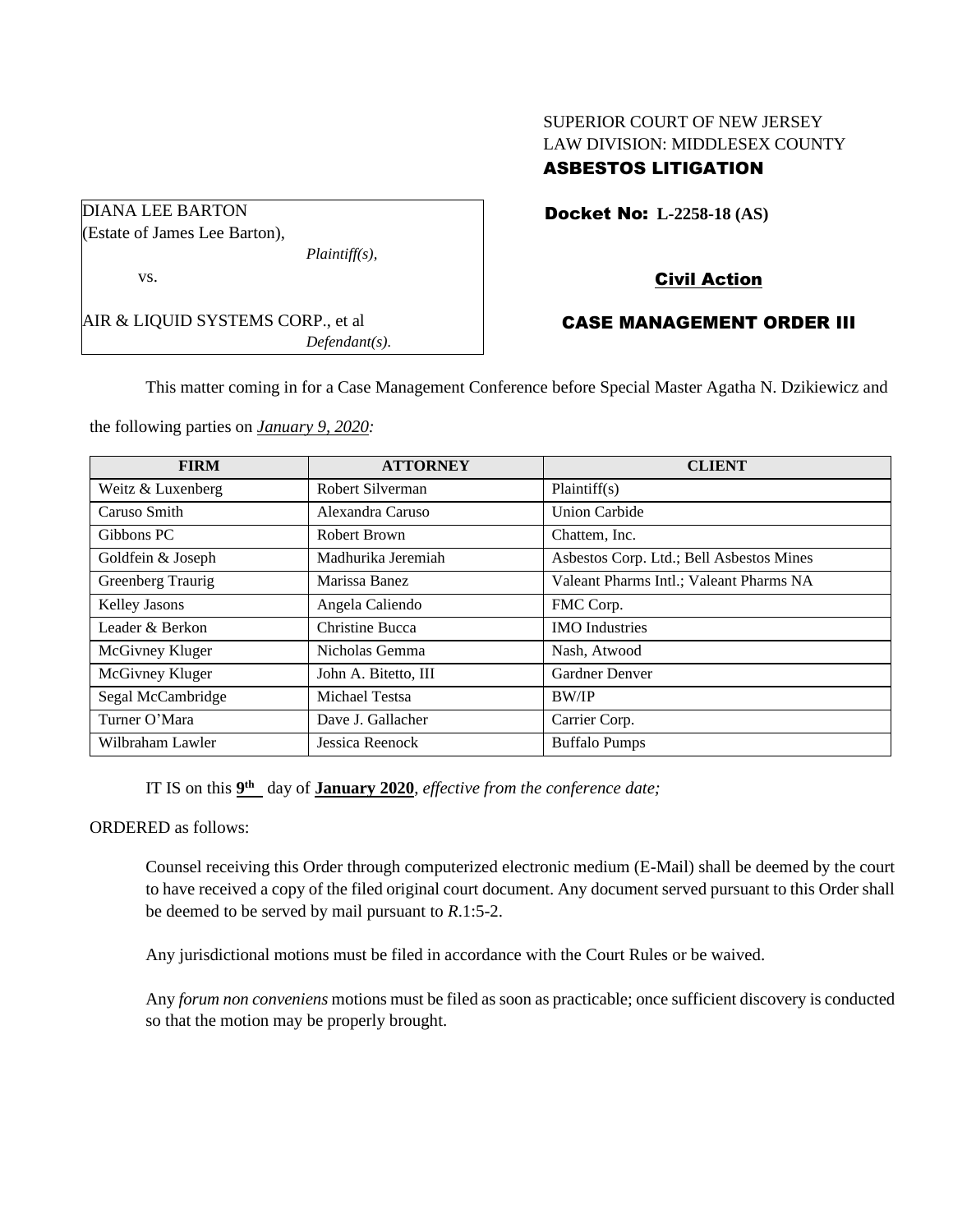## **DISCOVERY**

- October 30, 2020 Fact discovery, including depositions, shall be completed by this date. Plaintiff's counsel shall contact the Special Master within one week of this deadline if all fact discovery is not completed.
- October 30, 2020 Depositions of corporate representatives shall be completed by this date.

### **EARLY SETTLEMENT**

March 19, 2021 Settlement demands shall be served on all counsel and the Special Master by this date.

## **MEDICAL EXPERT REPORT**

| December 31, 2020 | Plaintiff shall serve medical expert reports by this date.                                                                                                                                                                                               |
|-------------------|----------------------------------------------------------------------------------------------------------------------------------------------------------------------------------------------------------------------------------------------------------|
| December 31, 2020 | Upon request by defense counsel, plaintiff is to arrange for the transfer of pathology specimens<br>and x-rays, if any, by this date.                                                                                                                    |
| March 1, 2021     | Defendants shall identify its medical experts and serve medical reports, if any, by this date. In<br>addition, defendants shall notify plaintiff's counsel (as well as all counsel of record) of a<br>joinder in an expert medical defense by this date. |

#### **LIABILITY EXPERT REPORTS**

December 31, 2020 Plaintiff shall identify its liability experts and serve liability expert reports by this date or waive any opportunity to rely on liability expert testimony.

March 1, 2021 Defendants shall identify its liability experts and serve liability expert reports, if any, by this date or waive any opportunity to rely on liability expert testimony.

#### **SUMMARY JUDGMENT MOTION PRACTICE**

- March 19, 2021 Plaintiff's counsel shall advise, in writing, of intent not to oppose motions by this date.
- April 1, 2021 Summary judgment motions shall be filed no later than this date.
- April 30, 2021 Last return date for summary judgment motions.

#### **EXPERT DEPOSITIONS**

May 28, 2021 Expert depositions shall be completed by this date. To the extent that plaintiff and defendant generic experts have been deposed before, the parties seeking that deposition in this case must file an application before the Special Master and demonstrate the necessity for that deposition. To the extent possible, documents requested in a deposition notice directed to an expert shall be produced three days in advance of the expert deposition. The expert shall not be required to produce documents that are readily accessible in the public domain.

 $\_$  , and the set of the set of the set of the set of the set of the set of the set of the set of the set of the set of the set of the set of the set of the set of the set of the set of the set of the set of the set of th